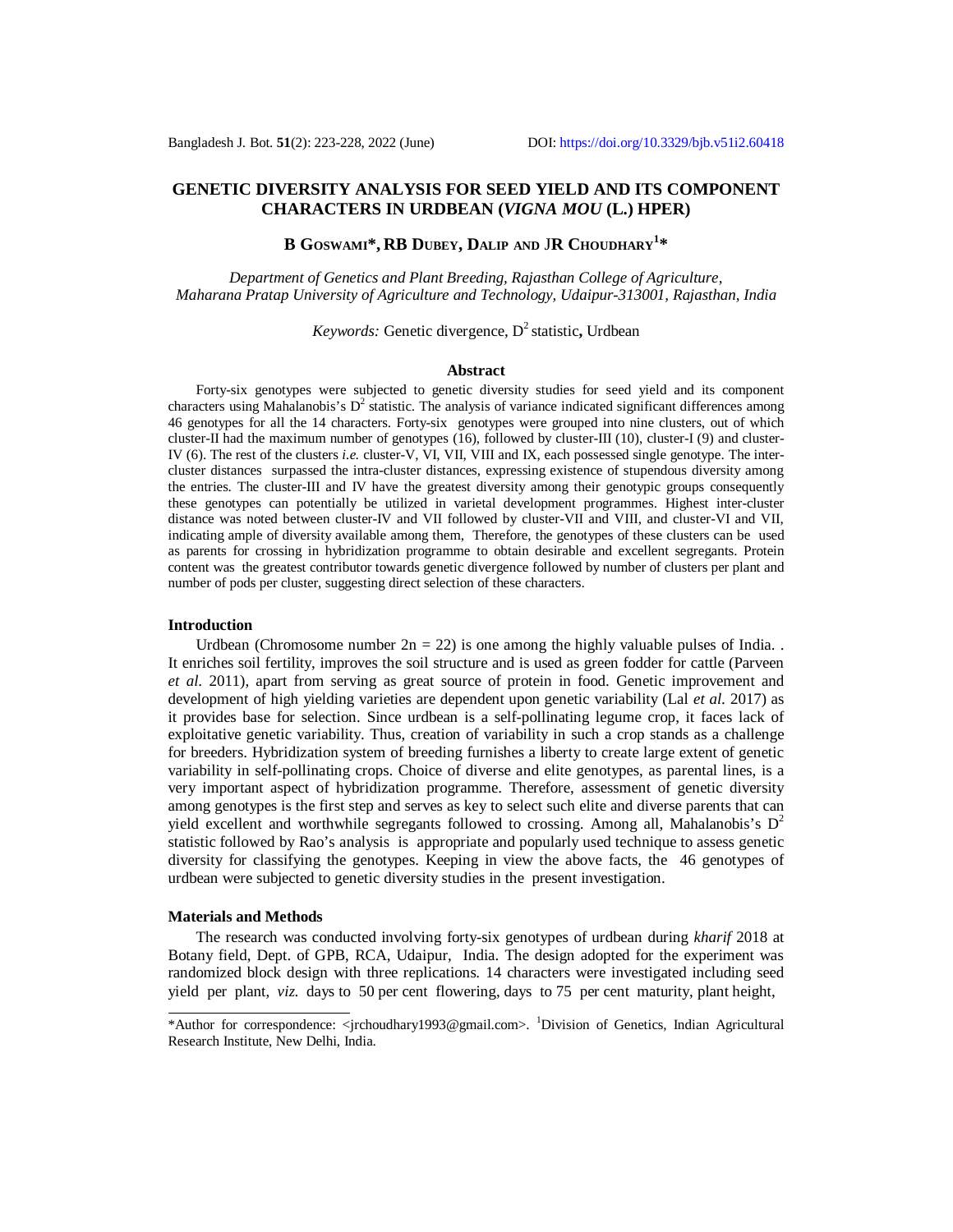number of primary branches per plant, number of clusters per plant, number of pods per cluster, number of pods per plant, pod length, number of seeds per pod, biological yield per plant, 100-dry seed weight, harvest index and protein content. Average values of the characters over three replications were used for statistical analysis. Standard technique of  $D<sup>2</sup>$  statistic presented by Mahalanobis (1936) was followed to assess genetic divergence among the test genotypes and Tocher method given by Rao (1952) was adopted for grouping of genotypes into different clusters.

### **Results and Discussion**

The analysis of variance indicated significant differences among the forty-six genotypes for all the 14 characters. Grouping of the genotypes into nine clusters is represented in Table 1. Cluster-II had the maximum number of genotypes *i.e.* 16, followed by cluster-III with 10 genotypes, cluster-I with 9 genotypes and cluster-IV with 6 genotypes (Fig. 1). The rest of the clusters *i.e.* cluster-V, VI, VII, VIII and IX, each possessed single genotype. The intra and inter cluster distances are presented in Table 2. The inter-cluster distances surpassed the intra-cluster distances. It expressed existence of stupendous diversity among the entries. More or less similar results were reported by Reddy *et al*. (2018) and Panwar *et al*. (2019).

| Table 1. Cluster composition. |  |
|-------------------------------|--|
|-------------------------------|--|

| Cluster   | Total no. of<br>genotypes | Genotypes                                                                                                                    |
|-----------|---------------------------|------------------------------------------------------------------------------------------------------------------------------|
| Cluster 1 | 9                         | MPU-41, MPU-43, MPU-42, MPU-26, MPU-34, MPU-40, MPU-24, MPU-14,<br><b>MPU-37</b>                                             |
| Cluster 2 | 16                        | MPU-13, MPU-29, MPU-6, MPU-44, MPU-31, MPU-39, MPU-10, MPU-19,<br>MPU-35, MPU-28, MPU-3, MPU-4, MPU-11, MPU-8, MPU-15, MPU-9 |
| Cluster 3 | 10                        | MPU-16, MPU-20, MPU-22, MPU-5, MPU-17, MPU-18, MPU-30, MPU-25,<br><b>MPU-1. MPU-46</b>                                       |
| Cluster 4 | 6                         | MPU-12, MPU-33, MPU-7, MPU-32, MPU-45, MPU-27                                                                                |
| Cluster 5 |                           | $MPU-21$                                                                                                                     |
| Cluster 6 |                           | MPU-2                                                                                                                        |
| Cluster 7 |                           | <b>MPU-38</b>                                                                                                                |
| Cluster 8 | 1                         | <b>MPU-36</b>                                                                                                                |
| Cluster 9 |                           | $MPU-23$                                                                                                                     |

The range of intra-cluster distance was noticed from 0.00 to 10.46. Highest intra-cluster distance was displayed by cluster-III (10.46) followed by Cluster-IV (10.43). The high intracluster distance indicated more heterogeneity among the genotypes of the cluster. Similar findings about high intra-cluster distances were made by Panigrahi *et al*. (2014), Panwar *et al*. (2019) and Vara Prasad *et al*. (2020). Lowest intra-cluster distance was displayed by cluster-V, VI, VII, VIII and IX since these clusters are monogenotypic. The low intra-cluster distance indicated more homogeneity among the genotypes of the cluster, hence not recommended for hybridization breeding programmes. Similar findings about low intra-cluster distances were made by Panwar *et al*. (2019) and Vara Prasad *et al*. (2020).

The range of inter-cluster distances was noticed from 8.56 to 23.92. Highest inter-cluster distance was noted between cluster-IV and VII (23.92) followed by cluster-VII and VIII (22.43), and cluster-VI and VII (22.03). The cluster pairs displaying high inter-cluster distances indicate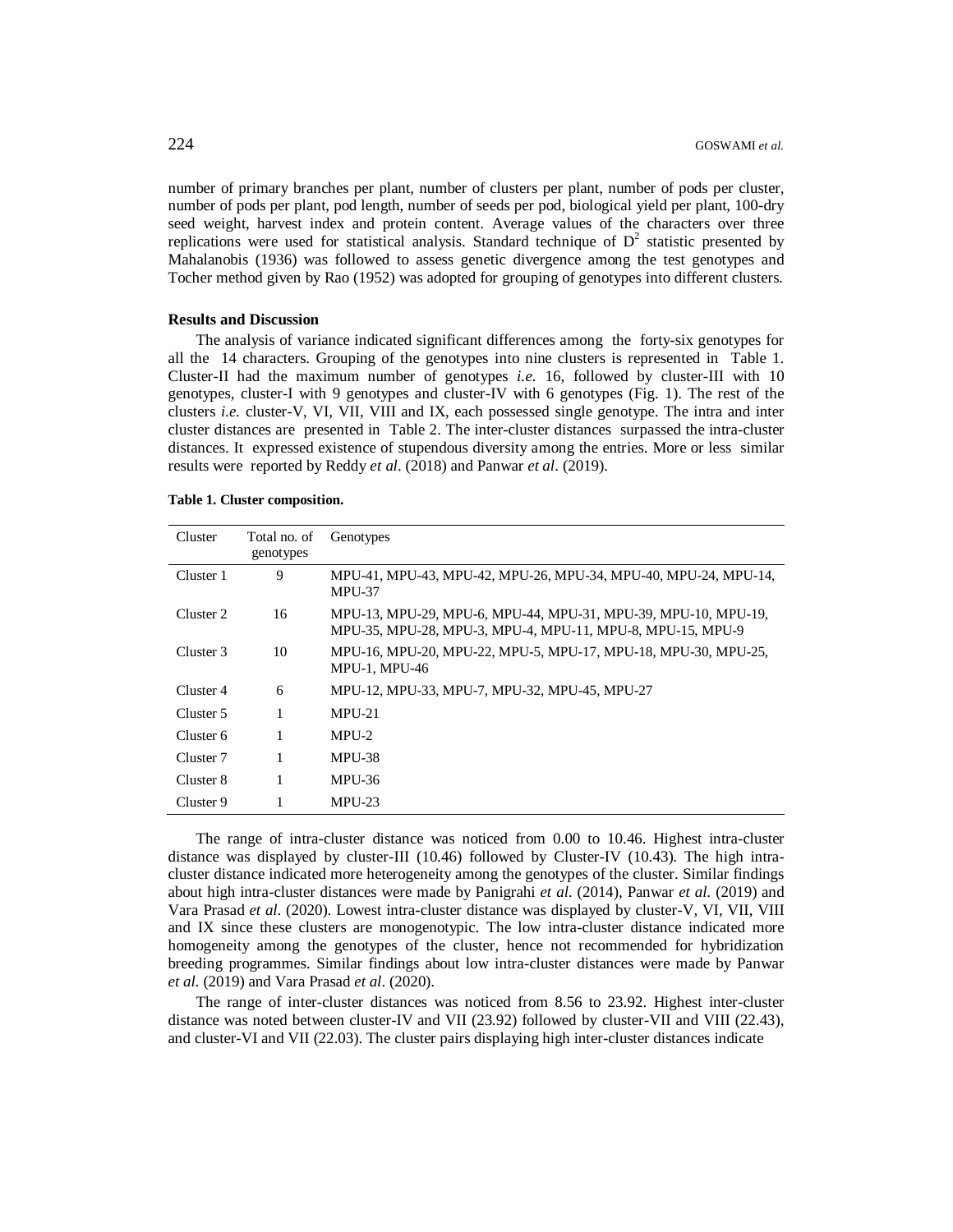

Fig. 1. Clustering of Genotypes by Tocher Method.

| Table 2. Average Intra and Inter Cluster Distances. |  |  |  |
|-----------------------------------------------------|--|--|--|
|-----------------------------------------------------|--|--|--|

|         | Group 1 | Group 2 | Group 3 | Group 4 | Group 5 | Group 6 | Group 7 | Group 8 | Group 9 |
|---------|---------|---------|---------|---------|---------|---------|---------|---------|---------|
| Group 1 | 7.18    | 13.39   | 14.35   | 16.56   | 10.05   | 16.39   | 15.11   | 11.79   | 13.03   |
| Group 2 |         | 9.00    | 12.60   | 12.05   | 15.61   | 10.96   | 17.57   | 17.60   | 16.01   |
| Group 3 |         |         | 10.46   | 18.12   | 19.29   | 15.79   | 12.17   | 20.95   | 11.98   |
| Group 4 |         |         |         | 10.43   | 16.68   | 14.19   | 23.92   | 17.65   | 20.84   |
| Group 5 |         |         |         |         | 0.00    | 16.47   | 21.13   | 10.00   | 18.37   |
| Group 6 |         |         |         |         |         | 0.00    | 22.03   | 21.41   | 21.17   |
| Group 7 |         |         |         |         |         |         | 0.00    | 22.43   | 8.56    |
| Group 8 |         |         |         |         |         |         |         | 0.00    | 18.79   |
| Group 9 |         |         |         |         |         |         |         |         | 0.00    |

Bold numbers: Intra-cluster distance.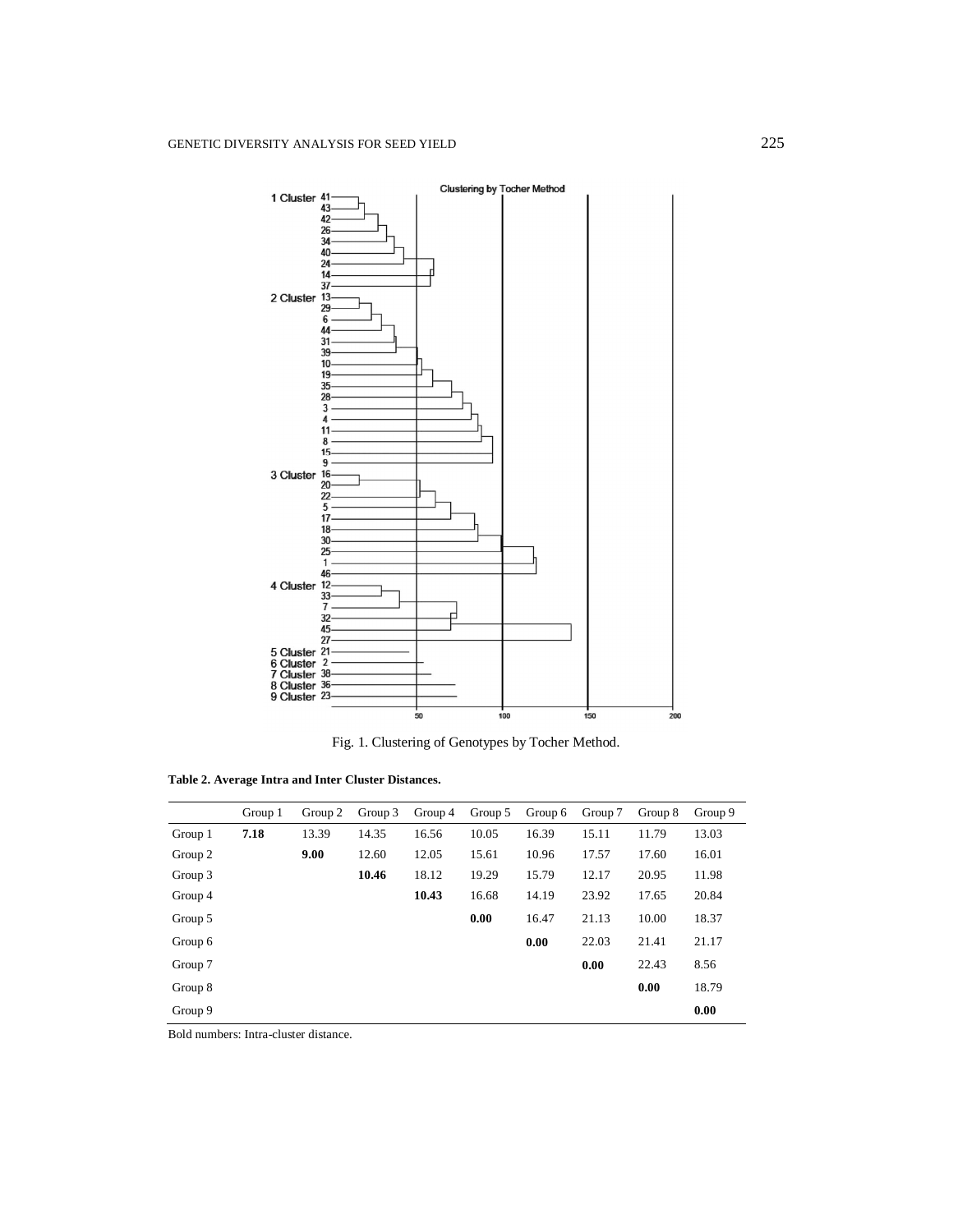ample of diversity available among them, Therefore, the genotypes of these clusters can be utilized as parents for crossing in hybridization programme to obtain desirable and excellent segregants. Analogous outcomes were reported by Panigrahi *et al*. (2014), Sabesan *et al*. (2018), Senthilkumar (2018) and Vara Prasad *et al*. (2020). Lowest inter-cluster distance was noted between cluster-VII and IX (8.56) followed by cluster-V and VIII (10.00), and cluster-I and V (10.05). The low inter-cluster distance expresses low levels of diversity among the genotypes of such clusters and may have followed similar evolutionary stages during their development. Analogous results were reported by Sabesan *et al*. (2018) and Senthilkumar (2018).

| Source |                        | Times ranked 1 <sup>st</sup> | Contribution % |
|--------|------------------------|------------------------------|----------------|
| 1      | D to 50% flowering     | 9                            | 0.87%          |
| 2      | D to 75% maturity      | 4                            | $0.39\%$       |
| 3      | Plant height           | 63                           | 6.09%          |
| 4      | No. of clusters/ plant | 81                           | 7.83 %         |
| 5      | No. of pods/cluster    | 76                           | 7.34 %         |
| 6      | No. of PB/Plant        | 66                           | 6.38%          |
|        | No. of pods/ plant     | 5                            | 0.48%          |
| 8      | Pod length/ plant      | 45                           | 4.35 %         |
| 9      | No. of seeds/pod       | 13                           | 1.26 %         |
| 10     | Seed Index             | 58                           | 5.60 %         |
| 11     | Bio. Yield/plant       | 72                           | 6.96 %         |
| 12     | Seed yield/plant       | 51                           | 4.93 %         |
| 13     | H.I.                   | $\overline{c}$               | 0.19%          |
| 14     | Protein %              | 490                          | 47.34 %        |

**Table 3. Relative contribution of each character towards divergence.**

Results of the proportionate contribution of each character towards divergence represented in Table 3 showed that protein content was the greatest contributor, with 47.34% contribution, towards genetic divergence followed by number of clusters per plant (7.83%) and number of pods per cluster (7.34%), whereas, harvest index had the lowest contribution (0.19%) towards genetic divergence. Those characters that have displayed maximum contribution towards genetic divergence should be considered for direct selection. Analogous outcomes for number of clusters per plant were reported by Sabesan *et al*. (2018) and Senthilkumar (2018).

The cluster means of all the 14 characters presented in Table 4 revealed that analysis of data had appreciable contrast among the clusters for most of the characters investigated. Similar observation was made by Reddy *et al*. (2018). Cluster-I displayed maximum mean for days to 75 per cent maturity, while Cluster-III displayed maximum mean for days to 50 per cent flowering. Cluster-VI displayed maximum mean for seed index. Cluster-VII displayed maximum mean for eight characters *i.e.* number of clusters per plant, number of primary branches per plant, number of pods per plant, pod length per plant, number of seeds per pod, biological yield per plant, seed yield per plant and harvest index. Cluster-VIII displayed maximum mean for number of pods per cluster and protein content, and lowest mean for days to 50 per cent flowering, days to 75 per cent maturity and plant height. Cluster-IX displayed maximum mean for plant height.

The present investigation of genetic diversity among 46 genotypes of urdbean disclosed appreciable contrast among the clusters for most of the characters investigated. The cluster-III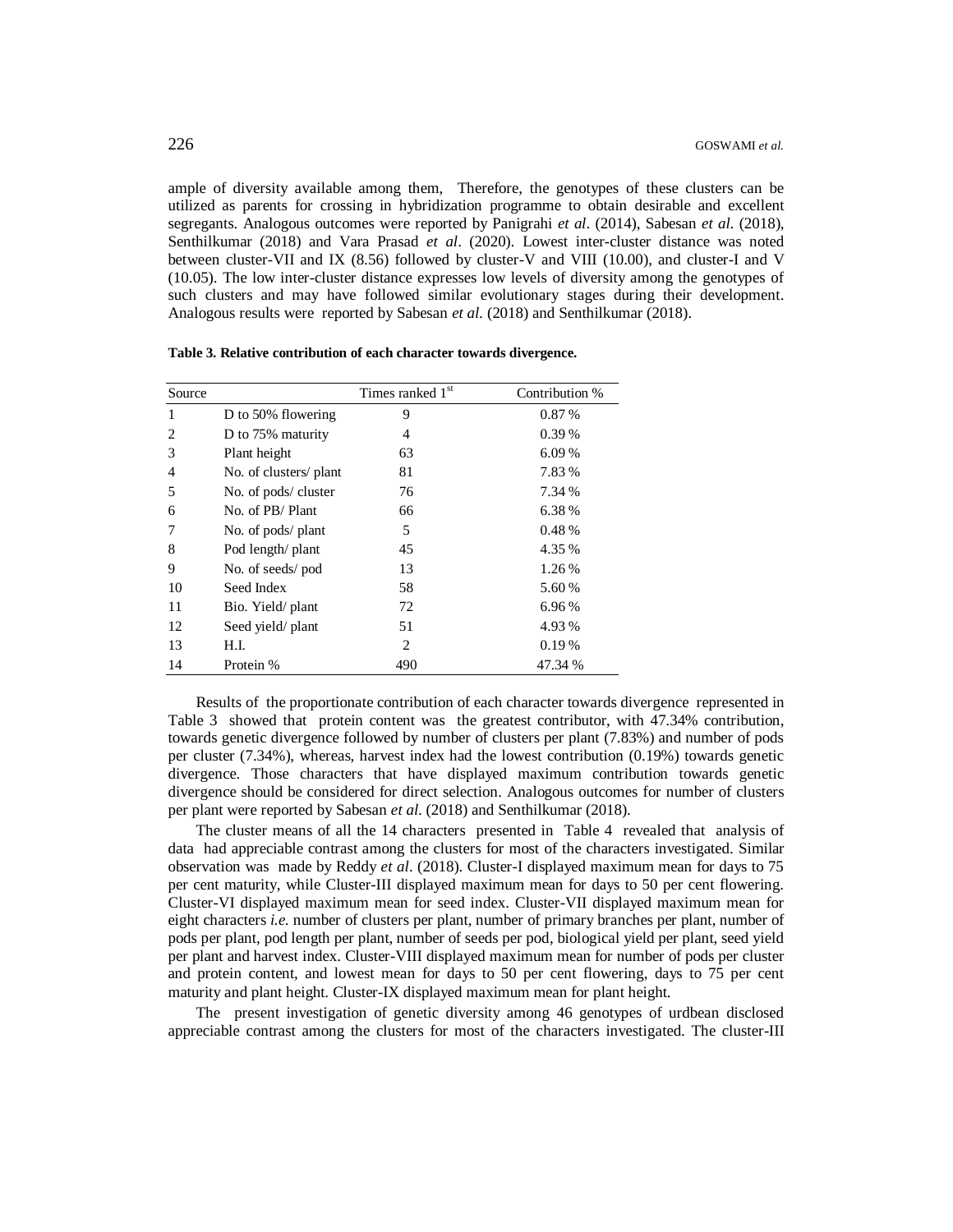(10.46) and IV (10.43) have the greatest diversity among their genotypes consequently these genotypes can potentially be utilized in different breeding programmes for developing new varieties. The cluster-VII disclosed high inter-cluster distance with cluster-IV (23.92), VIII (22.43) and VI (22.03). Therefore the genotypes of these clusters can be used as parents in such hybridization programmes where excellent and preferable segregants are desired, and also, introduction of variability is vital. Protein content was the greatest contributor, with 47.34% contribution, towards genetic divergence followed by number of clusters per plant (7.83%) and

|                          | Cluster 1 | Cluster 2 | Cluster 3 | Cluster 4 | Cluster 5 | Cluster 6 | Cluster 7 | Cluster 8 | Cluster 9 |
|--------------------------|-----------|-----------|-----------|-----------|-----------|-----------|-----------|-----------|-----------|
| D to 50%<br>flowering    | 37.63     | 37.48     | 38.87     | 37.94     | 38.33     | 36.67     | 37.67     | 36.33     | 38.00     |
| D to 75%<br>maturity     | 72.52     | 69.79     | 72.17     | 71.28     | 70.33     | 69.33     | 71.67     | 64.67     | 70.33     |
| Plant height             | 35.45     | 34.45     | 41.64     | 30.80     | 28.27     | 38.18     | 39.40     | 24.93     | 42.70     |
| No. of<br>Clusters/plant | 9.64      | 9.84      | 12.96     | 8.17      | 6.84      | 7.87      | 16.29     | 6.22      | 15.30     |
| No. of<br>Pods/cluster   | 3.02      | 3.19      | 3.14      | 2.97      | 3.07      | 2.43      | 3.35      | 3.44      | 3.38      |
| No. of<br>P.B./plant     | 3.19      | 3.05      | 3.21      | 2.72      | 2.61      | 3.25      | 3.49      | 2.55      | 2.59      |
| No. of<br>Pods/plant     | 29.22     | 31.41     | 40.65     | 23.57     | 21.00     | 19.73     | 54.73     | 21.45     | 52.07     |
| Pod<br>length/plant      | 4.35      | 4.31      | 4.50      | 3.98      | 4.20      | 4.43      | 4.49      | 4.30      | 4.46      |
| No. of<br>seeds/pod      | 6.56      | 6.58      | 6.63      | 5.94      | 6.00      | 7.00      | 7.67      | 5.67      | 6.33      |
| Seed Index               | 4.24      | 4.39      | 4.21      | 3.92      | 5.03      | 5.41      | 4.43      | 3.22      | 3.82      |
| Bio.<br>Yield/plant      | 18.89     | 19.11     | 23.32     | 16.65     | 16.30     | 18.93     | 24.80     | 15.94     | 21.42     |
| Seed<br>yield/plant      | 4.61      | 5.16      | 6.93      | 3.43      | 4.20      | 4.90      | 7.70      | 4.33      | 5.80      |
| H.I.                     | 24.49     | 26.86     | 29.84     | 20.66     | 25.87     | 26.04     | 31.40     | 27.33     | 27.07     |
| Protein %                | 23.70     | 21.37     | 22.20     | 20.84     | 23.79     | 20.65     | 23.95     | 24.18     | 23.83     |

**Table 4. Cluster means for fourteen characters.**

number of pods per cluster (7.34%). Therefore, these characters should be considered for direct selection. The genotype MPU-38 of cluster-VII can prove itself excellent in hybridization breeding for improving number of clusters per plant, number of primary branches per plant, number of pods per plant, number of seeds per pod, biological yield per plant, seed yield per plant and harvest index. Therefore, MPU-38 can be considered as a unique genotype regarding seed yield improvement breeding programmes. The cluster-IX having genotype MPU-23 can be utilized for developing tall varieties of urdbean, whereas MPU-36 of cluster-VIII can be utilized for developing dwarf varieties as well as for improving number of pods per cluster and protein content. The crop improvement programmes aimed at improving number of pods per cluster and protein content, and developing early flowering and early maturity varieties may involve MPU-36 from cluster-VIII as a promising parent.